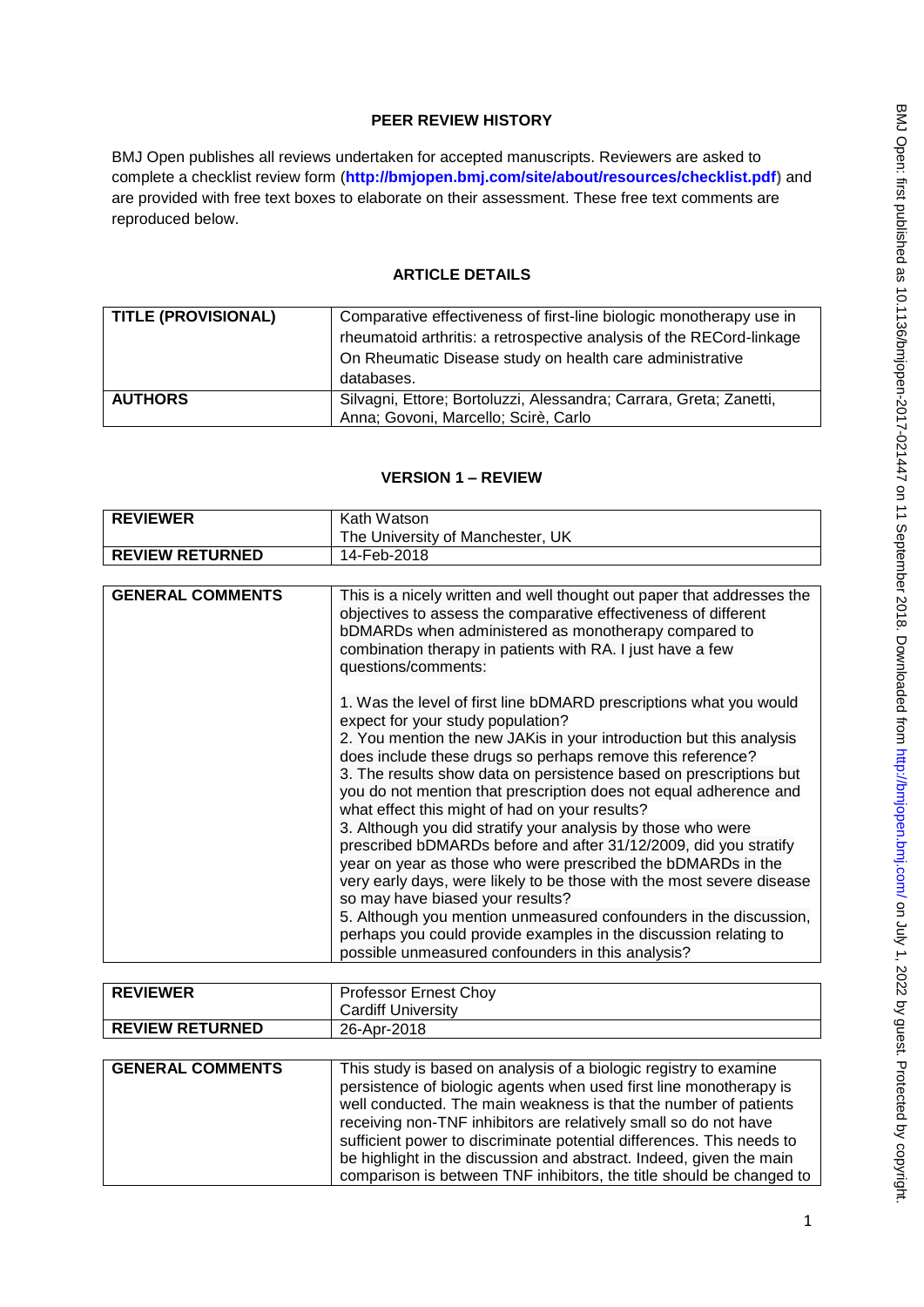# **VERSION 1 – AUTHOR RESPONSE**

Reviewer(s) Reports:

Reviewer: 1

This is a nicely written and well thought out paper that addresses the objectives to assess the comparative effectiveness of different bDMARDs when administered as monotherapy compared to combination therapy in patients with RA.

*We thank the reviewer for this comment.* 

Was the level of first line bDMARD prescriptions what you would expect for your study population?

*Analysing first-line bDMARD in our population, we found a percentage of 17.8% of patients receiving it as monotherapy and 82.2% as combination with csDMARDs. This result is the frequency of concurrent treatment at the beginning of biological treatment. We think that the real frequency of prescription of bDMARD as monotherapy by rheumatologists could have been slightly lower, because of csDMARD withdrawal over time, because of side effects or loss of adherence. Our study is based on administrative databases and results depict the real situation of biologics acquired by patients without concomitant csDMARDs: a small proportion of patients may have suspended csDMARDs when starting bDMARD, despite an indication of the doctor of assuming it as combination. As it is known, studies on healthcare administrative databases reflect drug delivery instead that the real "prescription rate" by specialists, however our results regarding monotherapy are in line with data from other registries, thus suggesting that differences, if present, were not so relevant. A new sentence has been included in the "Discussion" chapter (page 21) and a new citation has been added to better focus on this topic.* 

You mention the new JAKis in your introduction but this analysis does include these drugs so perhaps remove this reference?

*The sentence has been reviewed according to this suggestion (page 5).*

The results show data on persistence based on prescriptions but you do not mention that prescription does not equal adherence and what effect this might have had on your results?

*Studies on healthcare administrative databases reflect drug dispensing instead that prescription rates or adherence of patients, but pharmacy claims databases are used to examine and estimate drug utilization. As for the first comment, a new sentence has been included in the "Discussion" chapter (page 21) and a citation has been added to better focus on this topic.*

Although you did stratify your analysis by those who were prescribed bDMARDs before and after 31/12/2009, did you stratify year on year as those who were prescribed the bDMARDs in the very early days, were likely to be those with the most severe disease so may have biased your results?

*We would like to acknowledge the reviewer for this consideration. In the analysis process we have took into account the possibility of stratifying by year. However, we decided to make analysis before and after 31st December 2009 because of the different treatment behaviour and the change in our local drug deliverability. In particular, only INF, ADA and ETA were allowed to be prescribed before this date (only one patient received ABA). We thought that this stratification was sufficient to take into account this confounding factor without reducing the statistical power. Including year in the model did not affect significance of the results; anyway, following reviewer's suggestion, we performed another sub-analysis with patients receiving their first bDMARD before and after 31st December 2006 (data*